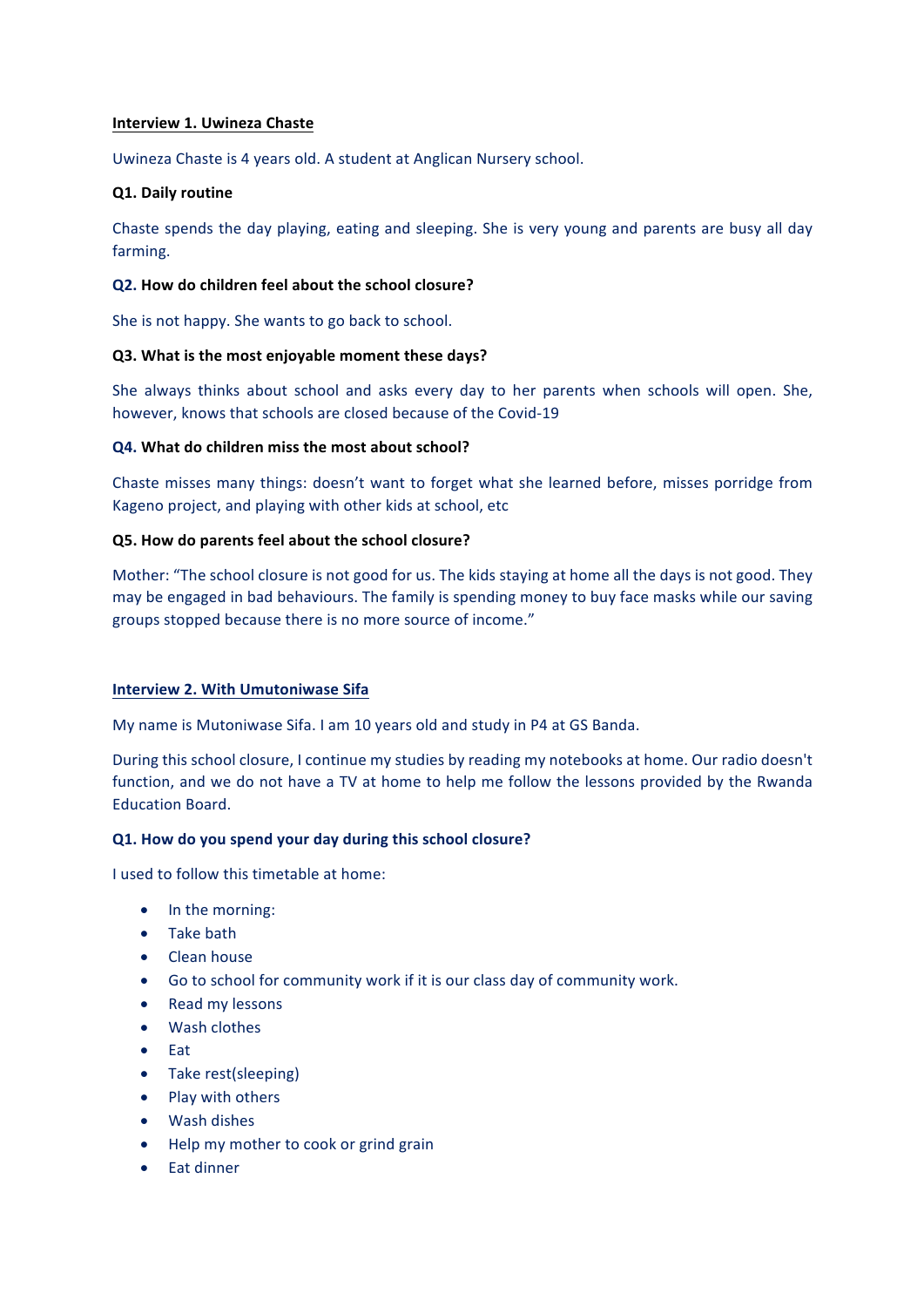• Sleep

## **Q2. How do you feel about the school closure?**

At the beginning, I was happy to stay at home, but it is taking too long and I am becoming bored.

### **Q3.** What is the most enjoyable moment these days?

I enjoy having enough time to read through my lessons and help my parents

#### **Q4. What do you miss the most about school?**

I missed a lot of lessons at school. What I miss the most is the promotion to the next level as we will repeat the school year. I was prepared to go to secondary school next year but I will not.

### **Q5. How do your parents feel about the school closure?**

My parents are not happy because I am not with teachers at school and I don't have any teacher to assist me at home. Sometimes they feel happy when I am helping them with home activities but when they remember that I am missing my classes they say COVID is very bad.

# Q6. What are the critical issues and needs among families with children as a consequence of Covid-**19?**

I always ask my parents to buy masks for me and they are annoyed because we are many at home and all need face masks as we cannot go out without wearing it. We also need to eat a lot because we no longer get a daily meal at school.

### **Q7.** How do teachers spend their time during the school closure?

I don't know what the teachers are doing right now. They also stay at home and take care of their children.

### **Interview 3 with Dusenge Michael**

My name is Dusenge Michael. I am 17 years, and a student in S4 at GS BANDA. During this school closure, I continue to study from home. I used to follow education program via radio every day from Monday to Friday from 13h30 and I read my notebooks. Teachers don't give any homework.

#### **Q1.** How do you spend your day during the school closure?

I try to do this regularly (my home routine).

- $\bullet$  In the morning, I do physical exercises
- Take a bath
- Collect grass for goats
- Listen to the news on radio
- Collect grass for goats and firewood
- Cook dinner
- Eat
- Revise lessons (books & notebooks)
- Sleep

#### **Q2. How do you feel about the school closure?**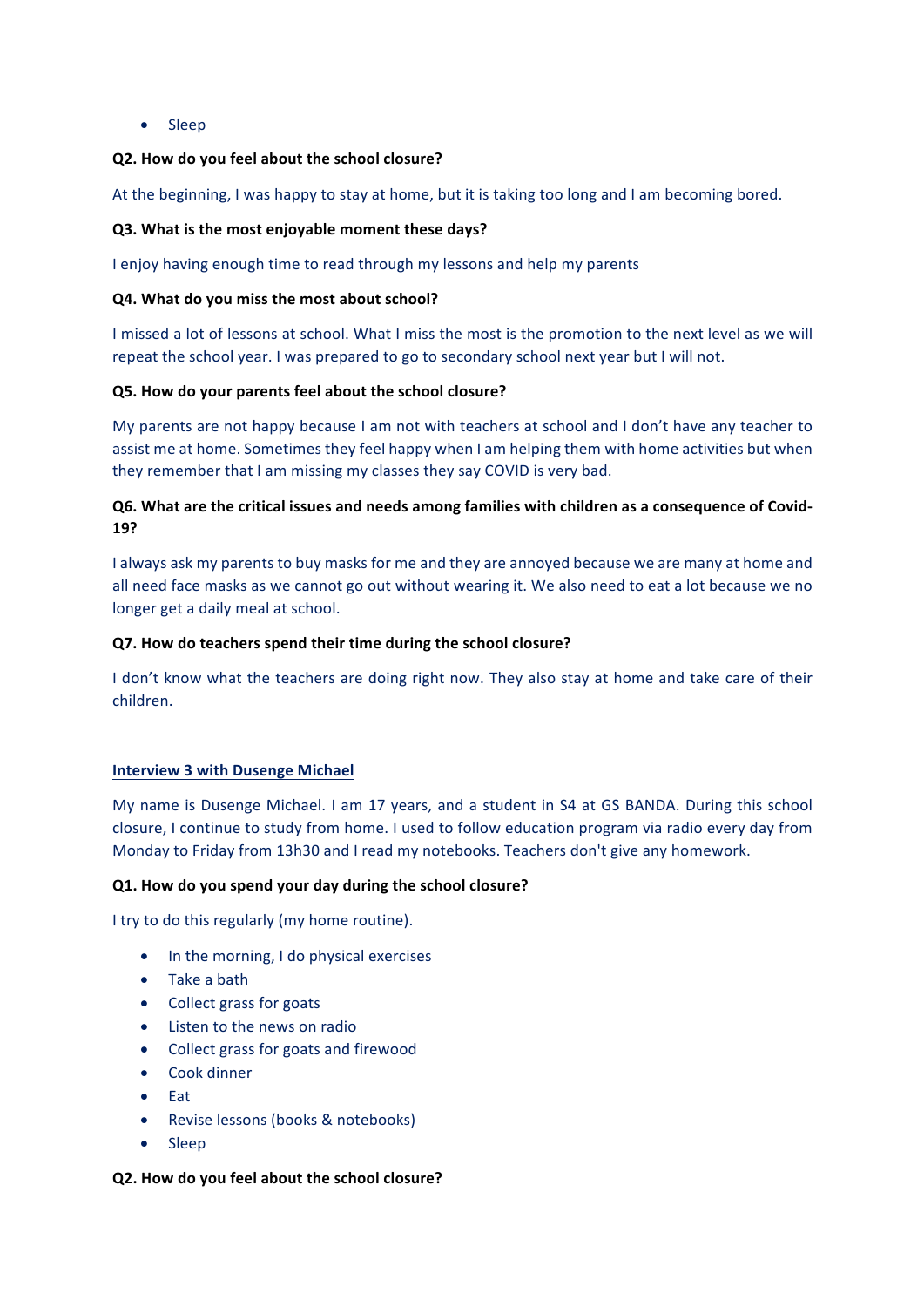I don't feel happy because I am not benefiting from lessons from my teachers (no interaction with teachers and colleagues for learning more)

#### **Q3.** What is the most enjoyable moment these days?

I am now getting opportunity to do sports because I didn't have time before this closure.

#### **Q4.** What do children miss the most about school?

I missed a lot of lessons because not all the lessons are aired on radio, and I am not able to ask questions, or get all the details that I need. Also, the teacher has a high speed when teaching on radio. I missed the school porridge and my parents can't afford it to feed me and this make us unhappy.

### **Q5. How do parents feel about the school closure?**

My parents are not happy because when the schools reopen, they will be asked to buy new school materials.

# **Q6.** What are the critical issues and needs among families with children as a consequence of Covid-**19?**

Budget has increased due to buying face masks, soaps, and food. When I am at school, everything is organized very well.

### **Q7. How do teachers spend time during the school closure?**

I didn't see any teachers sending me homework, maybe because of this stay at home and social distancing. 

#### **Interview 4. With Teacher Uwingabire Berthilde**

My name is Uwingabire Berthilde. I am 36 years old. I am married and have 3 children. I am a teacher at GS Banda in P3. Most of the children don't study because parents don't have radio or TV and many parents live in poverty. Instead of spending money for buying dry cell, [in the case of those] with radio, they first of all buy food. Children studying alone is not easy. Children need to be supervised either by their parents, and if available, by the teacher. As a teacher, I help my own children at home whenever Covid-19 requires social distancing and stay at home.

#### **Q1. How do you spend your day during this school closure?**

It depends on the day, but my routine schedule is the following for children:

Waking up, preparing breakfast for my children, farm activities if there is no community work at school, coming home, helping my children to revise or follow on the radio.

## **Q2 How do you feel about the school closure?**

I understand that the school closure has been for the safety of all of us. I consider it the necessary evil. However, it is having huge negative effects mostly on students.

#### **Q3.** What is the most enjoyable moment these days?

Nothing is enjoyable these days. I am tired to stay at home all the days as a teacher. In the beginning, we were happy to have a rest but it is becoming longer than required.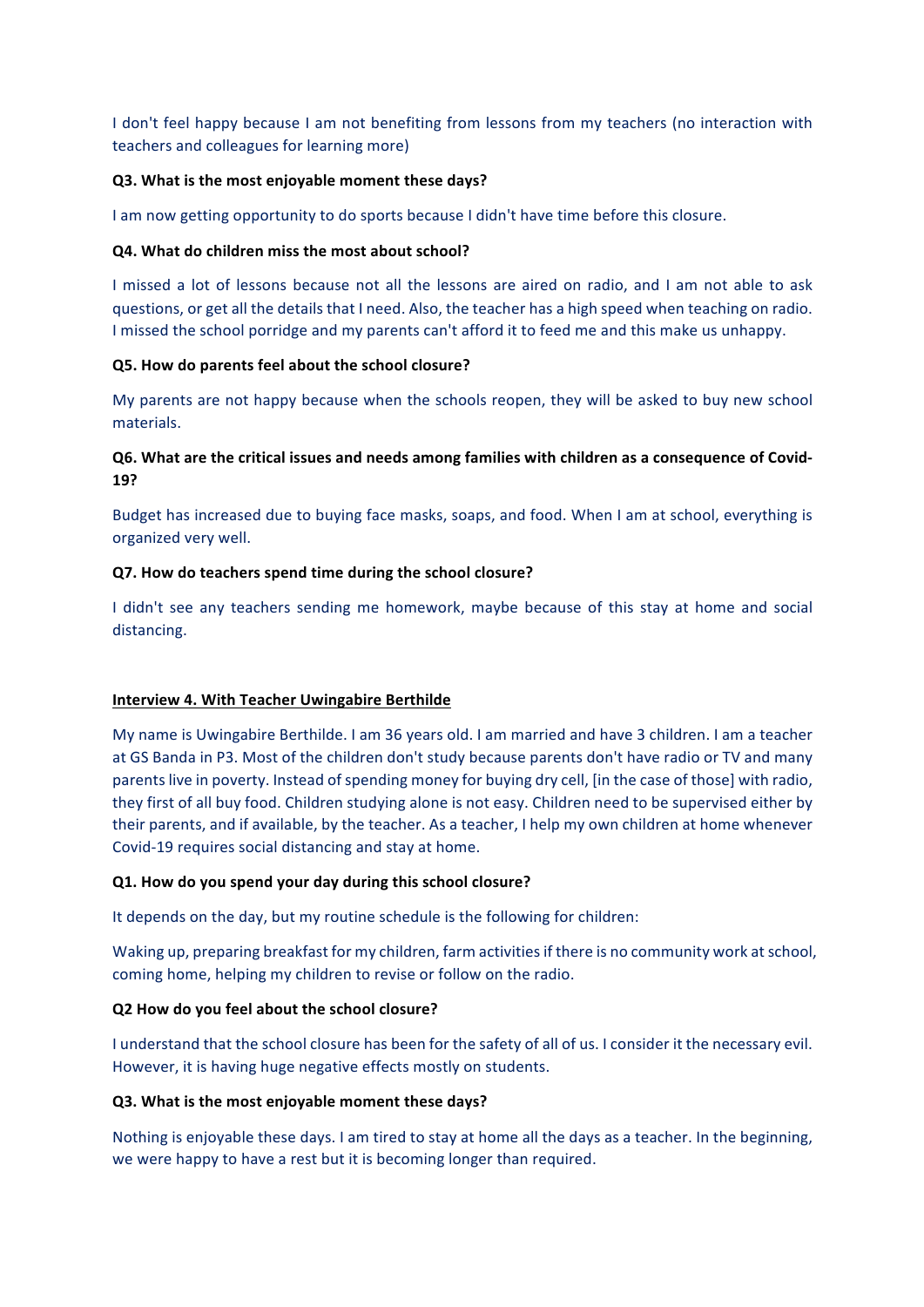### **Q4 What do you miss the most about school?**

Children missed lessons, there is lack of enough hygiene, lack of organization in work, and children move without controlling social distancing. Me as a teacher, I don't have the courage to update myself.

## **Q5. How do parents feel about the school closure?**

Parents are not happy, not able to find food that satisfy their children. Children disturb parents, more fighting among siblings, etc. In general parents are making children work hard. They go together to farm at the same time and come back at the same time.

# **Q6.** What are the critical issues and needs among families with children as a consequence of Covid-**19?**

Problem of [not enough] food for families [with] many children because they have to purchase more. Expenses for unusual materials (face masks), adopting new habits (way of greetings), special hygiene such as washing hands, etc.

## **Q7. How do teachers spend their time during the school closure?**

The teachers occupy themselves in: farming activities and household hygiene. Sometimes following some lessons and training on the phone (BLF program). Interacting on cell phone with their trainers about lessons they will teach in the terms to come according to the termly scheme of work.

### **Interview 5. With Parents**

## **Nzeyimana Ezechiel and Wife Seraphina**

During the school closure, some students continue to study at home by reading their lessons (notebooks). Some of them follow education programs on radio but teachers do not give any homework. 

## **1) How do your children spend their day during the school closure?**

My 4 children who studied in P6, P5, P5, P1 at GS Banda stay at home now. We have no land to farm. However, they help in fetching water, collecting firewood, cleaning at home, washing clothes, helping their mum in cooking, visiting their grandmother in farming and carrying food from there. But this is not done every day.

## **Q2.** How do children feel about this school closure?

Children are not happy because they stopped their lessons and this will result in repeating the school year in September 2020. One in P6 is totally unhappy because she was ready in her mind to be in S1 next year. The children are also unhappy because they missed their daily SOSOMA porridge and suffer from hunger at home. The sign is that they rush to go to community work because they are sure that after that they receive a cup of SOSOMA.

## **Q3.** What is the most enjoyable moment these days?

Our children look unhappy all the time with no way of meeting their [friends] to exchange.

## **Q4.** What do children miss the most about school?